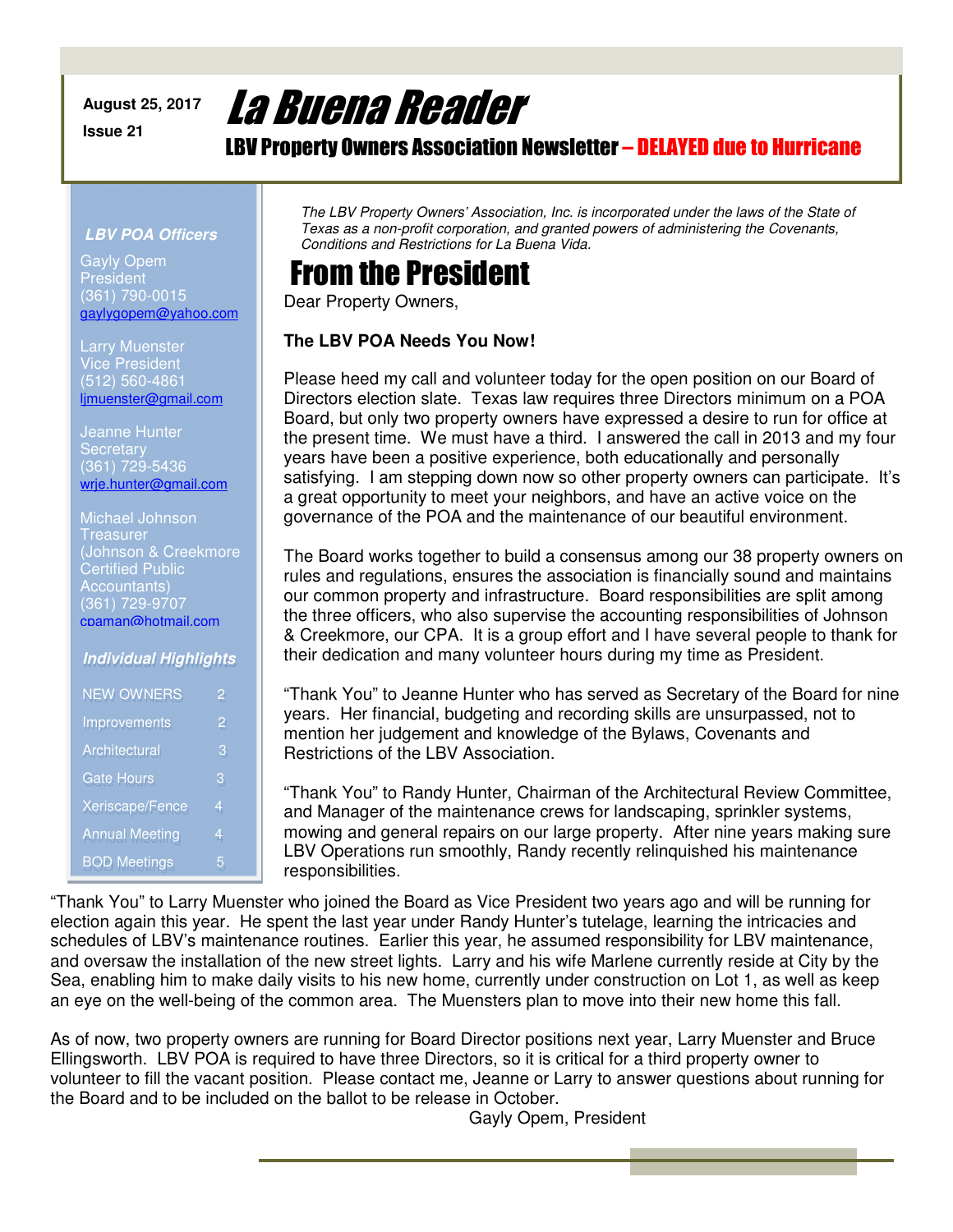#### New Owners

Please welcome our new owners:

• Linda and Henry Davila are the new owners of Lot 2, undeveloped at this time. They currently have a vacation home in the Rockport area, but are looking forward to building in La Buena Vida. They live and work in San Antonio, but have been seen walking their new lot several times….hope to see building plans soon.

Welcome to our new owners ….we look forward to meeting you soon.

#### **Improvements, Repairs and Projects**

**Street Lighting** - As discussed at the last Annual Meeting, and highlighted in the February 2017 Newsletter, the LBV streets lights have been replaced with new LED fixtures. Michael Scharck helped with the selection, negotiated a great price, coordinated the order, and personally reviewed the direction the light cast down on the street. Larry Muenster supervised the Installation and made sure necessary adjustments were completed by the installer. These fixtures have a great warranty, and should last many years. The entire project came in under budget.



**Plants** - Several small plants and palm trees were lost in the unexpected freeze to the area this past winter. Several robellini palms were replaced, and we are now attempting to keep them alive during the long hot summer. In addition, we added plant rings around all the smaller palms, to protect them from the weed eater, and to permit us to add and contain mulch at the base. Unfortunately, we had an invasion of Cut Ants, and lost several of the new plants at the highway and in the fountain. The ants are gone, and the plants are beginning to recover, or are being replaced.

**Streets** - A fund for future street repairs was established this year, and additional funds will be included in the upcoming budget planning cycle. The goal is to clean and seal at least the entrance area, and then work on sections of the main road.

**Perimeter Fence** – The stucco portion of the perimeter fence was redone in 2015, but the metal portion of the fence and the gate needs work now. The Board is planning to go out for bids on painting the black wrought iron fence section at the highway. It is several years old, and is beginning to show it. Now is the time to paint it, and prevent any additional rust issues.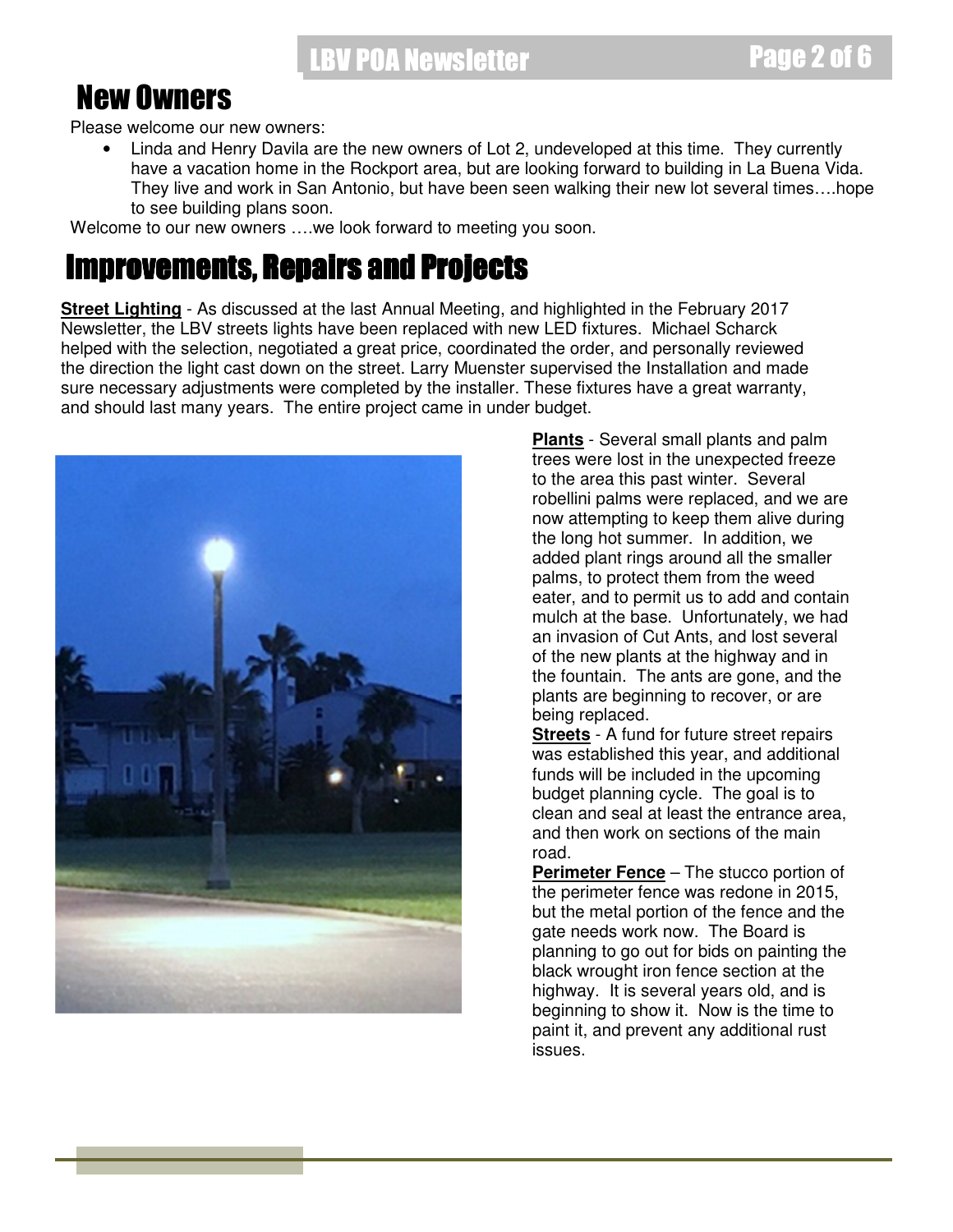#### LBV POA Newsletter **Access 2 of 6 and 6 and 6 and 6 and 6 and 6 and 6 and 6 and 6 and 6 and 6 and 6 and 6 and 6**

*ABOVE: Philippi home (Lots 3&4) LEFT: Muenster home (Lot #1)* 

### **Architectural Committee Report**





*Members David Becker (361) 884-3613 dkbecker1137@sbcglobal.net*

*Byron Fields (361) 883-4721 Byron.Fields@att.net*

*Michael Zotzky (832) 656-4123 michaelzotzky@gmail.com* 

*Robert Opem (361) 790-0015 robertaopem@yahoo.com*

Two homes are nearing completion, and both are looking great. No plans are pending approval at this time. As a reminder, if you are contemplating building soon, or adding a fence, boat dock, pergola or pool, please check the website for information and the approved Checklist. If you have questions, call Randy Hunter or any of the other Architectural Committee Members.

The Committee is working on finalizing a Fence and Screening Wall Policy…..look for it to be released soon.

REMEMBER: Contact the Architectural Committee prior to construction, or making any exterior changes.

If you are interested in serving on this important committee, please call Randy to discuss.

## New Gate Hours

Changes to the gate hours were announced earlier in the year, and were implemented in July 2017. No issues have been reported, and it appears that everyone knows their own unique codes, packages are being delivered, service providers have access, and construction crews are able to come and go as necessary. Several owners have express their appreciation for this change.

Sandollar ordered additional remotes, and if you still want a remote, please contact them at 729-9856.

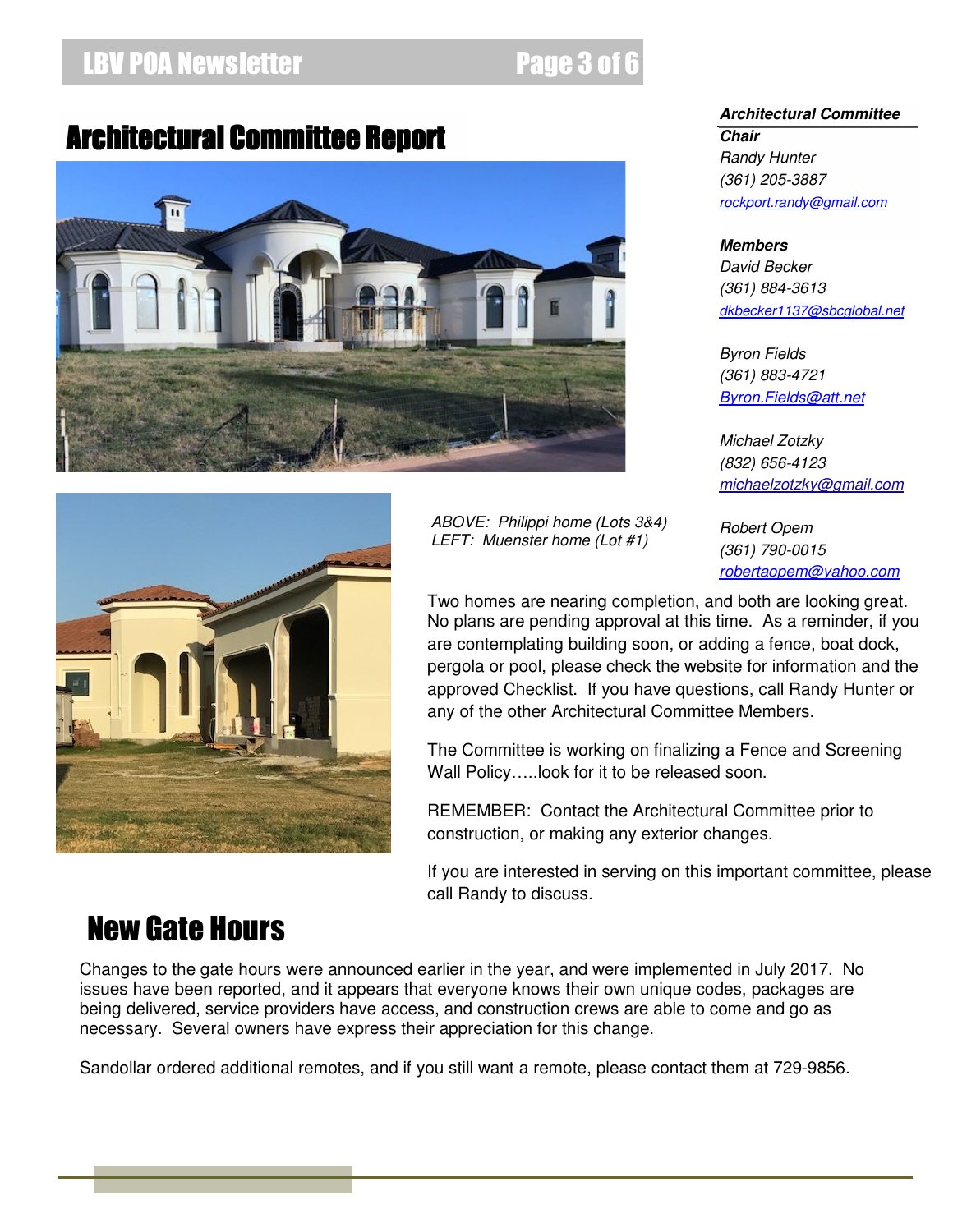### New Xeriscape Policy and Updated Fence

The Board and the Architectural Committee are working on approving the following policies:

**Xeriscape** – Article 3.7 of the restrictions require that the landscaping include a sod yard. Since the passage of SB198 in the Texas legislature, HOA's may not restrict a homeowner who desires a landscape that saves water. The HOA must adopt standards and set guidelines for homeowners that decide to xeriscape. The Board has reviewed Xeriscape Polices on file for several Texas Home Owners Associations, and has come up with a set of standards and guidelines that will allow owners to plan for up to 60% of the available vegetative space for drought tolerant plants and ground covers, and the remaining 40% must be turf grass.

**Fence and Screening Wall Updated Policy** – The Architectural Committee has been reviewing the current Fence Policy (Article 3.6) and attempting to clarify some confusing language regarding what is permitted, and what is not allowed.

Both the Xeriscape Policy and the Fence Policy will be mailed to all owners shortly. Please look for these documents in your mail. In addition, they will be available on the website, www.lbvpoa.com

### ANNUAL Meeting of the Members

Please mark your calendars!

The 2017 Annual Meeting will be held on:

**Saturday, November 4th at 2pm** 

Location to be announced later. We hope to have it at the new home of Larry and Marlene Muenster, but before we are able to announce this location, they need to finish building and move in!

This is a great opportunity to meet other property owners and your Board.

We look forward to seeing you then! Please plan to attend.

As highlighted by Gayly, two of our current officers will be leaving the Board at the end of this fiscal year. We are looking for owners that are interested in volunteering for a position. If you would like your name to be included on the ballot for the election of officers, now is the time to volunteer. You do not need to be a full time resident. Please contact one of the current officers as soon as possible.

## Watering Restrictions

Stage 2 Restrictions continue for La Buena Vida, and anyone that gets water from the City of Rockport. Please make your best effort to conserve your water use, both inside and outside your home. Landscape Watering Restrictions include the following:

- **Watering limited to once a week between the hours of 6 pm and 10 am** 
	- The watering schedule for Stage 2 is:
		- o Even numbered residence TUESDAY
		- o Odd numbered residences WEDNESDAY
		- o Commercial (including the POA) THURSDAY

## CPA Contact Info

c/o Johnson & Creekmore Certified Public **Accountants** 2611 Hwy 35 N Rockport, TX 78382

> PHONE: (361) 729-9707

> FAX: (361) 729-9729

E-MAIL: cpaman@hotmail.com

> We're on the **Web!**

*See us at:*  **www.lbvpoa.com**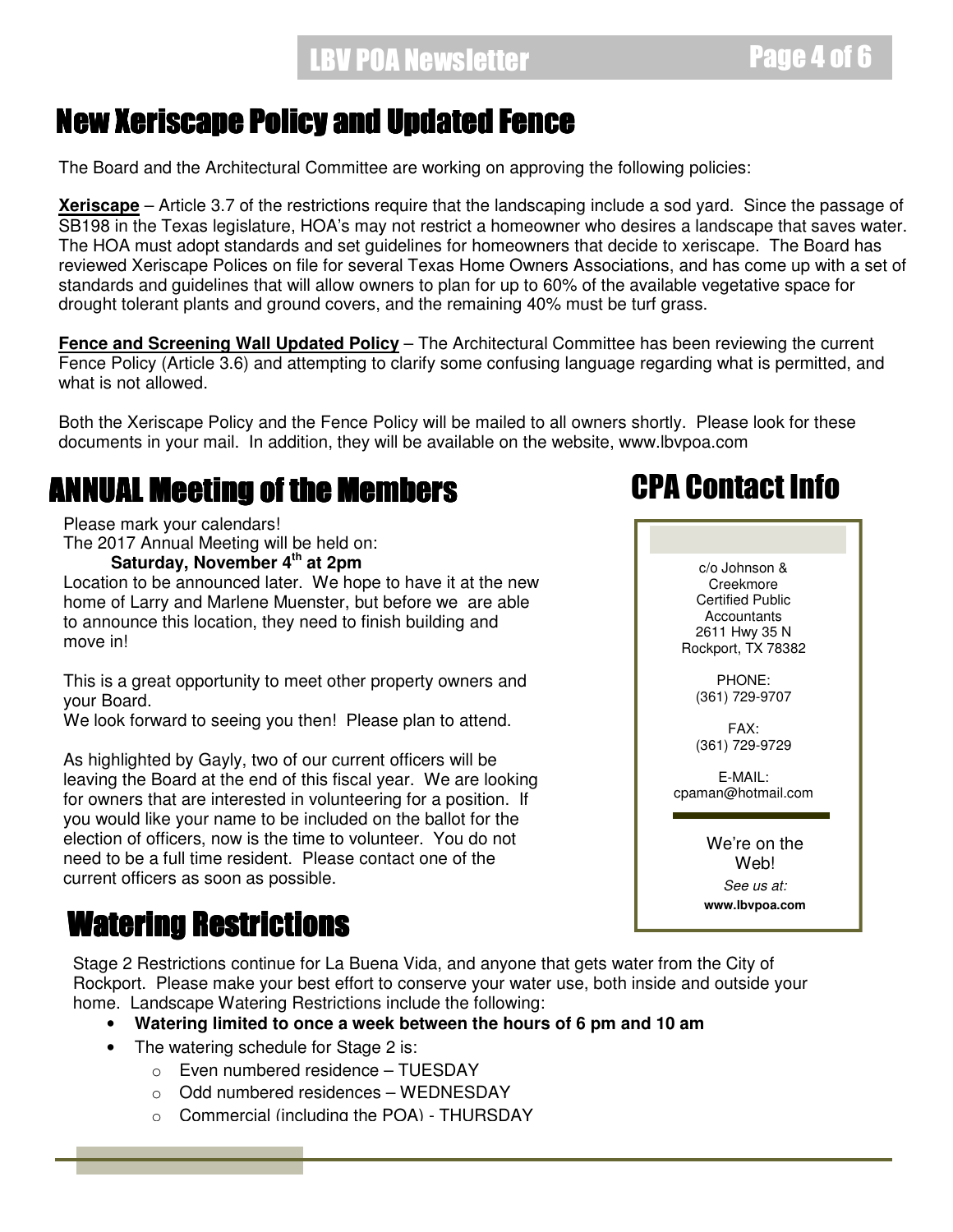## Board of Directors Meetings

The Association Board meets on **the second WEDNESDAY** of selected months. Meetings for the rest of this fiscal year are scheduled as follows:

- September 13th Home of Bruce Ellingsworth (18 La Buena Vida Drive) 5pm
- October  $11^{th}$  Home of Gayly Opem (21 La Buena Vida Drive) 5pm

All meetings are open to property owners of La Buena Vida, with the exception of executive sessions. The meetings typically start at 5:00 pm, and the agenda is available on our website www.lbvpoa.com. The meeting schedule for the year December 2017 through November 2018 will be established once the new Board meets in January 2018. The January 2018 meeting is tentatively scheduled for January 10, 2018.

Please contact Jeanne Hunter in advance if you wish to attend a Board meeting or need additional information.

## Website Update

Just a reminder - all of the "official" La Buena Vida documents – such as bylaws, restrictions, rules and policies – as well as the schedule for upcoming Board of Directors meetings plus copies of newsletters, are posted on the LBV website at www.lbvpoa.com. If there are any other items you would like to see included on the website – or even better yet, have pictures for us that are relevant – please contact one of the Officers

*Reminder: Annual Meeting November 4th…. See you then.* 

 *Election of Officers – Ballots will be mailed approximately 3 weeks before the meeting.* 

 *Please VOTE – Hope to see you at the meeting*